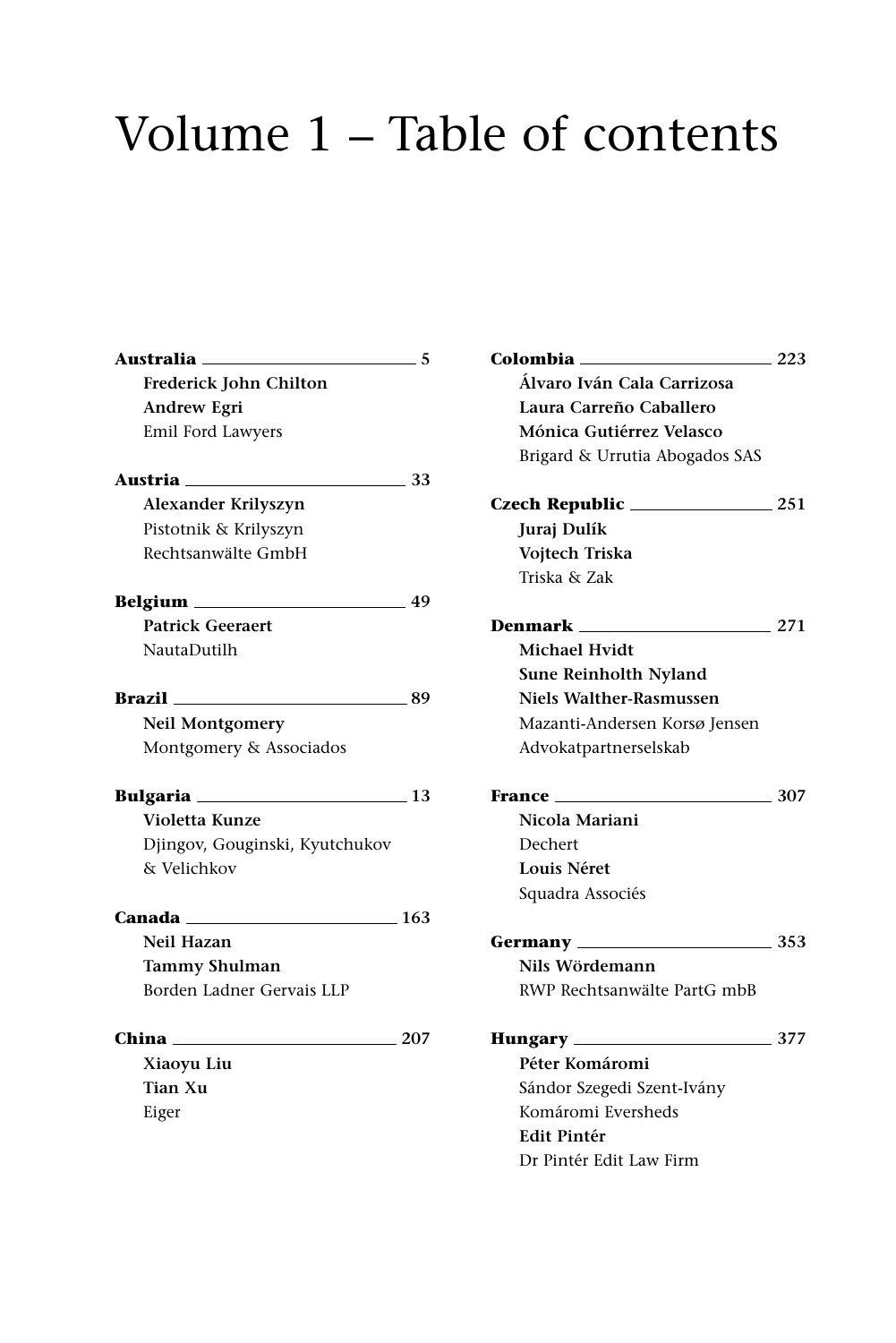| India<br>and the control of the control of the | 42.7 |
|------------------------------------------------|------|
| <b>Akshay Bhargav</b>                          |      |
| <b>Aakash Choubey</b>                          |      |
| Rabindra Jhunjhunwala                          |      |
| Khaitan & Co                                   |      |
|                                                | 455  |
| <b>Shane Collins</b>                           |      |
| Lee Murphy                                     |      |
| A&L Goodbody                                   |      |
| <b>Israel Example 18</b>                       | 505  |
| Alon Kaplan                                    |      |
| Orna Ronkin-Noor                               |      |
| Alon Kaplan Law Firm                           |      |
|                                                | 523  |
| Hirokazu Amemiya                               |      |
| Hiromasa Ogawa                                 |      |
| Lynn F Pickard                                 |      |
| <b>Tatsuro Terada</b>                          |      |
| Kojima Law Offices                             |      |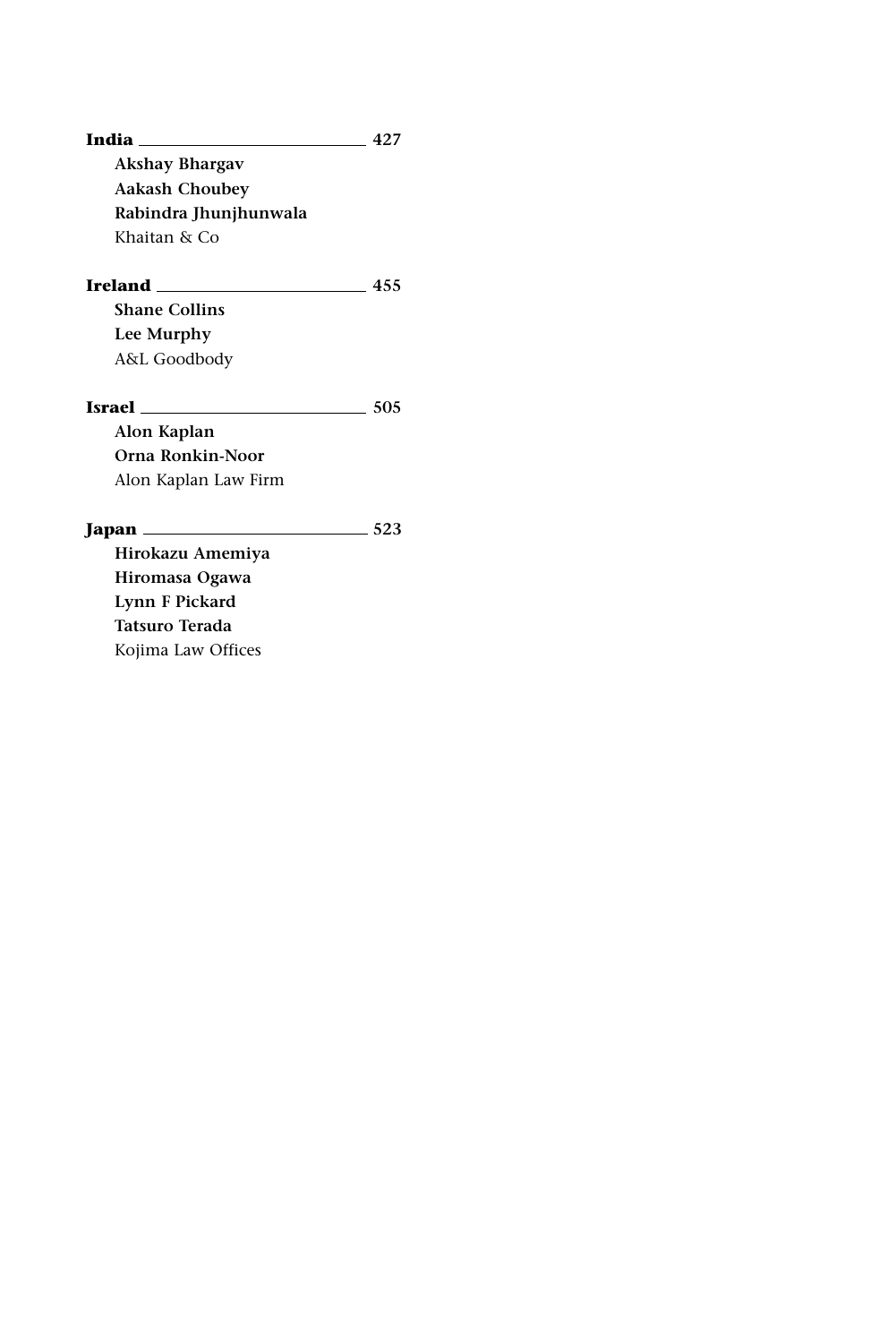## Volume 2 – Table of contents

|                                      | -5   |
|--------------------------------------|------|
| <b>Guy Harles</b>                    |      |
| Saskia Myners                        |      |
| Arendt & Medernach                   |      |
| <b>Nigeria</b> 27                    |      |
| Lawrence Fubara Anga                 |      |
| ÆLEX                                 |      |
|                                      | - 85 |
| Silje Poulsen                        |      |
| Øystein Sverre                       |      |
| Brækhus Dege Advokatfirma DA         |      |
|                                      |      |
| <b>Esteban Burt</b>                  |      |
| Estefania Elicetche                  |      |
| Peroni Sosa Tellechea Burt & Narvaja |      |
| <b>Poland</b> 107                    |      |
| Michał Barłowski                     |      |
| Krzysztof Libiszewski                |      |
| Wardyñski & Partners                 |      |
| <b>Romania</b> 137                   |      |
| <b>Alexandru Lefter</b>              |      |
| Marius Nita                          |      |
| Pachiu & Associates                  |      |
| <b>Russia</b> 163                    |      |
| Ekaterina Buzina                     |      |
| <b>Dmitry Lyakhov</b>                |      |
| <b>Jonathan Russin</b>               |      |
| Russin & Vecchi LLC                  |      |
|                                      |      |

| Singapore ___<br>215               |       |
|------------------------------------|-------|
| Sophie Lim                         |       |
| Allen & Gledhill LLP               |       |
| Slovakia                           | 227   |
| Martina Martakova                  |       |
| Jana Pagáčová                      |       |
| Squire Patton Boggs                |       |
| South Africa _____<br>$\sim$ 273   |       |
| <b>Sizwe Msimang</b>               |       |
| Claire van Zuylen                  |       |
| Bowman Gilfillan                   |       |
| Spain ______________               | - 317 |
| Nuria Clemente                     |       |
| Maria Luisa de Alarcón             |       |
| <b>JAUSAS</b>                      |       |
| Sweden ____                        | 345   |
| Peder Hammarskiöld                 |       |
| Sandra Hein Kaznova                |       |
| Hammarskiöld & Co                  |       |
| Switzerland ____                   | - 363 |
| <b>Martin Eckert</b>               |       |
| MME - Meyer Müller Eckert Partners |       |
|                                    |       |
| <b>Salvatore Cilenti</b>           |       |
| <b>Tom Judge</b>                   |       |
| <b>Taylor Wessing</b>              |       |
| Nilesh Shah                        |       |
| <b>Blick Rothenberg</b>            |       |
|                                    |       |